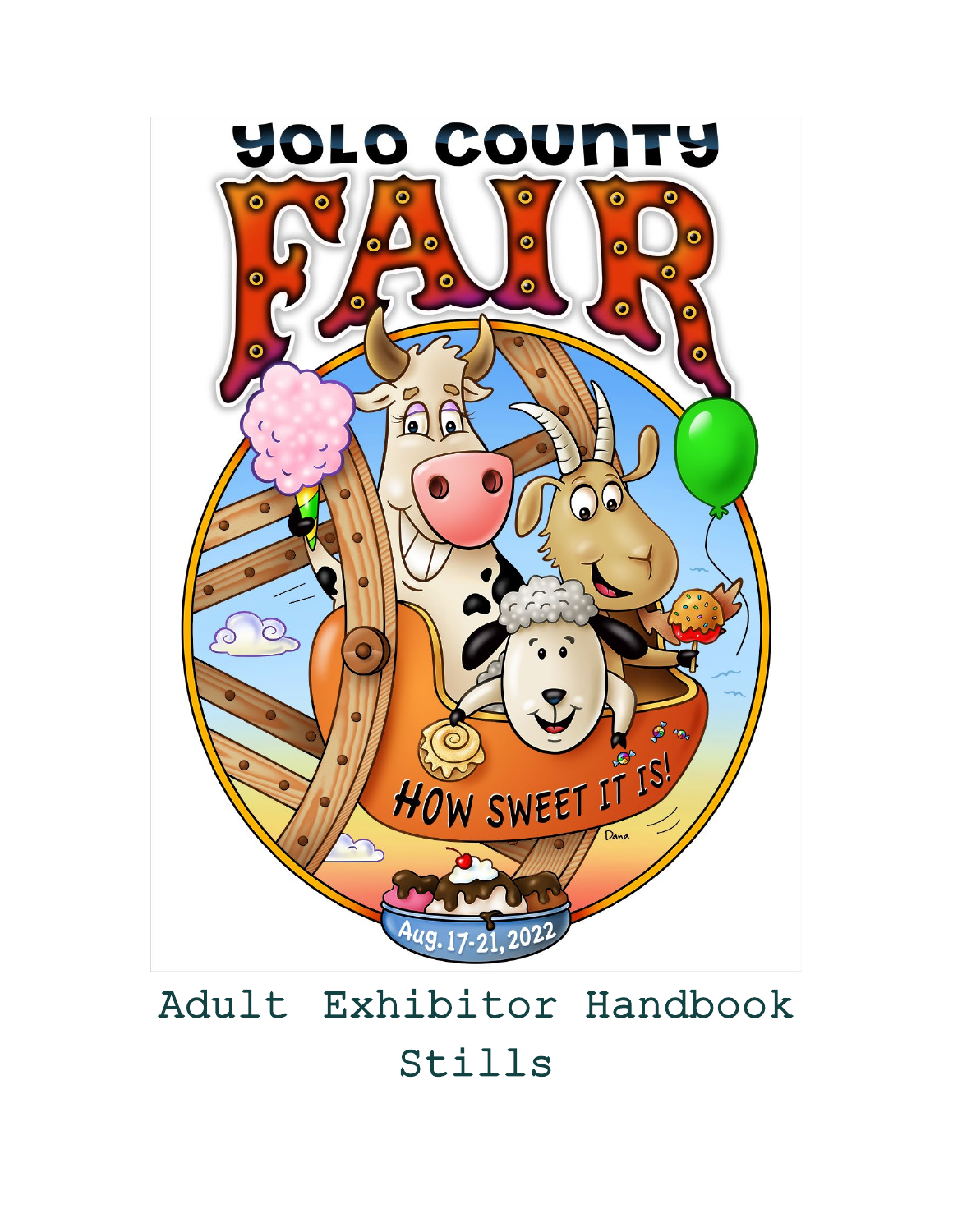### Important Items

- 1. The Online Entry site is<http://yolocountyfair.fairentry.com/>
- 2. The Program is all email use so please create an email or use one you check frequently and if you do not have one call us to come on in, we can enter for you  $\bullet$ .
- 3. There are no Per Exhibitor Fees.
- 4. We are here to Help Daily Monday Friday 530.402.2206 or email us at [entries@yolocountyfair.net](mailto:entries@yolocountyfair.net) so we can set up a time to help you.
- 5. For Livestock questions please download the Junior Livestock Expo Handbook and email [entries@yolocountyfair.net](mailto:entries@yolocountyfair.net)
- 6. All Entries unless otherwise noted will close on July 14th.

### Rules & Guidelines

- 1. Unless otherwise designated, all department exhibits are limited to residents of Colusa, Solano, Sutter, Yuba, and Yolo Counties.
- 2. All Adult Departments are for Exhibitors 18 Years & up.
- 3. Junior Departments are for Exhibitors under 18 Years of Age
- 4. Absolutely no entries will be accepted after closing date.
- 5. All premium checks will be mailed out to the address on file and all checks must be cashed within 30 days. After 30 days that money will revert to the 40<sup>th</sup> DAA.
- 6. All checks will be made out exactly as the entry was created no exceptions so, please check your entries carefully for correct names and addresses.
- 7. Premiums are paid only in accordance with results recorded into the online program. Tags, ribbons, etc. have no value as to payment of Prize Money.
- 8. Any Violation of These Rules is an immediate disqualification from showing and can mean an exhibitor may be banned from showing in the future at ANY California Fair.
- 9. Upon submittal of entry, exhibitors and their agents, parents, leaders acknowledge that: They understand the State Rules and the local fair rules; They agree to abide by them; They certify that all information on the form is true and correct; They agree to comply with the fair's decision regarding any violation of the rules, and in the case of established unethical treatment of animals or violation of drug policy rules, exhibitor's name will be forwarded to Fairs and Expositions.
- 10. Yolo County Fair Management reserves the right to screen, reject entirely, or accept conditionally, any exhibit that, in management's opinion, may be in questionable taste for the general fair and attending public.
- 11. All Items are judged using the American System of Judging unless Danish System is stated prior to Division.
- 12. At the Yolo County Fair, we do not pay Prize Money per class unless explicitly stated in the Manual, instead we pay a Best Over All per division in adults and a Most Outstanding in Juniors.
- 13. Unless otherwise stated the Junior Departments Most Outstanding is \$5.00
- 14. Unless otherwise Stated the Adult Departments Best Over All Awards will be Gold - \$20.00, Silver - \$15.00 & Bronze- \$10.00.
- 15. All ribbons (except for those given at the time of judging) will be given out when entries are released.
- 16. For the protection of exhibitors, No Entries will be removed on the Closing Night of the Fair.
- 17. The Fair Management shall not be responsible for accidents or losses that may occur to any of the exhibitors or exhibits at the Fair. The exhibitor (or parent or guardian of a minor) is responsible for any injury or damage resulting from the exhibitor's participation in the program or event. This included any injury to others or to the exhibitor or to the exhibitor's property.
- 18. Proper precautions will be taken for the protection of the exhibits, but Yolo County Fair or its representatives will not be responsible for loss by fire, theft or otherwise.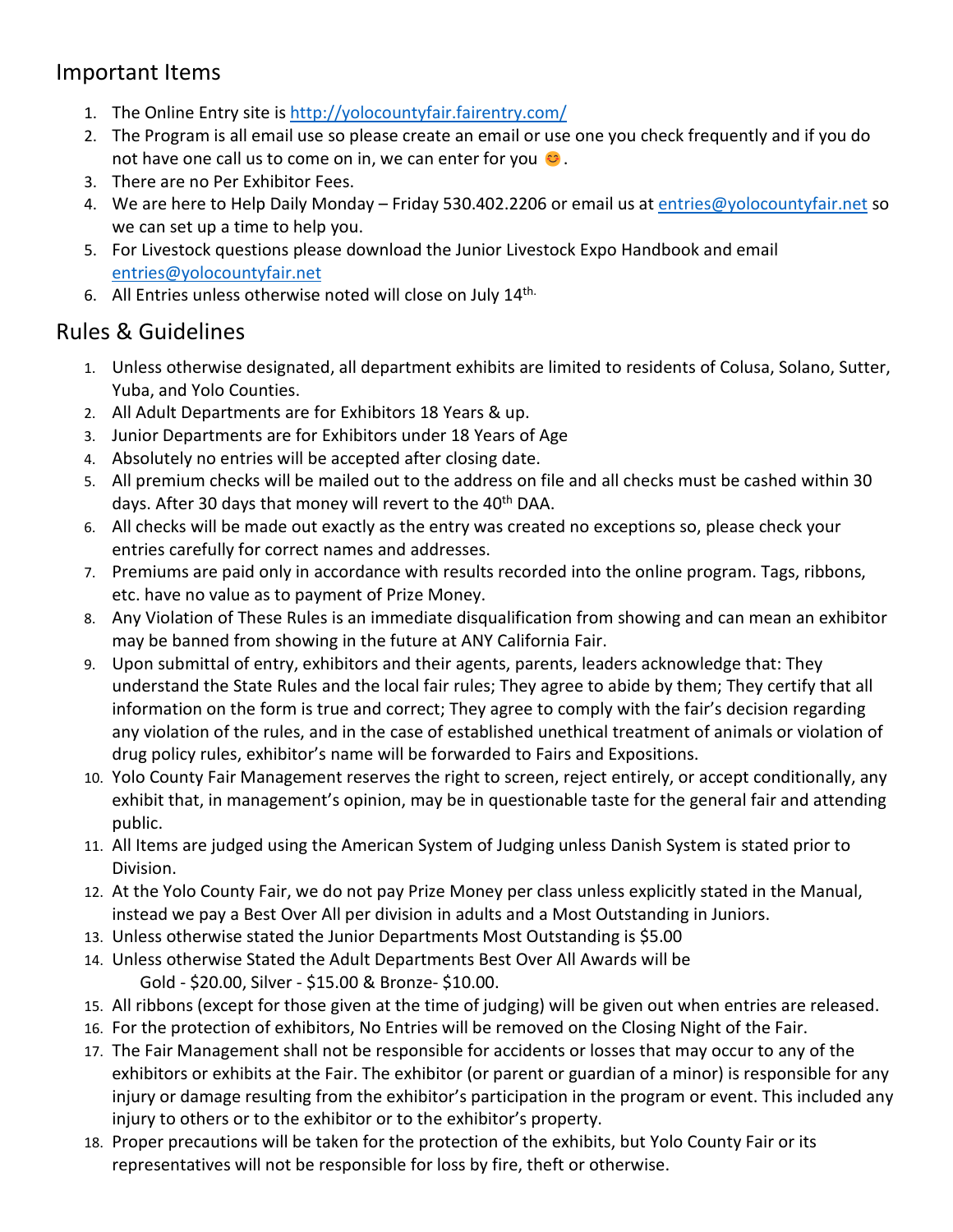19. The Exhibitor agrees to indemnify and save harmless Association and the State of California, their officers, servants and employees from any and all claims, resulting from any damages, injury or loss to any person or persons, including all persons to whom the Exhibitor may be liable under any Worker's Compensation law and Exhibitor himself and from any loss, damage, cause of action, claims or suits for damages including, but not limited to, loss of property, goods, caused by, arising out of or in any way connected with the exercise by Exhibitor of the privileges herein granted.

## Statement of Exhibit Principles

The Division of Fairs and Expositions believes the mission of competitive exhibits at fairs is to ensure the competition is educational, ethical, and equitable. This will be accomplished in a manner representing the highest integrity and standards of all participants.

Upon submittal and signature of the entry form, exhibitors (Including Agents and Junior Exhibitors' Parents/Leaders/Advisors) acknowledge and agree to the following principles for competition.

- 1. Exhibitors will comply with printed fair, State Rules, and accept all responsibility for their exhibitors.
- 2. Exhibitors will indemnify Fairs & Expositions and the fair from any loss resulting from rules enforcement.
- 3. Exhibitors must be able to prove their own eligibility and that of their exhibits according to fair rules and acknowledge that misrepresentation of any kind is prohibited.
- 4. Junior Exhibitors are expected to prepare, manage, and present their own exhibits.
- 5. Exhibitors will conduct themselves with sportsmanship, integrity, and cooperation with all participants.
- 6. In the case of animals:
	- A. Exhibitors will exhibit health animals and handle them with care; and
	- B. Exhibit them in their unaltered conformation, except for common husbandry practices; and
	- C. Use all pharmaceuticals, biologics, and other chemicals lawfully and with notification to fair management as it specifies.

In fulfillments of its responsibilities, Fairs and Ex-positions and the fair agree to the following principles for competition:

- 1. The Fair will advocate and enforce printed rules.
- 2. In case of rule violations or in practices determined to be unethical with the competitive exhibit program,
	- A. The fair has the right to deny entry, remove any exhibitor, or exhibit that is determined ineligible, or whose presentation is deemed not in the best interest of the fair, endangers the public, or has violated the rules.
	- B. The fair shall discipline such exhibitors as deemed appropriate; and
	- C. The fair shall submit a written report of such discipline to the appropriate governing body of the Divisions of Fairs, regulatory agency, youth, or breed association.
- 3. Fair staff will conduct themselves with integrity, professionalism, and cooperation with all participants.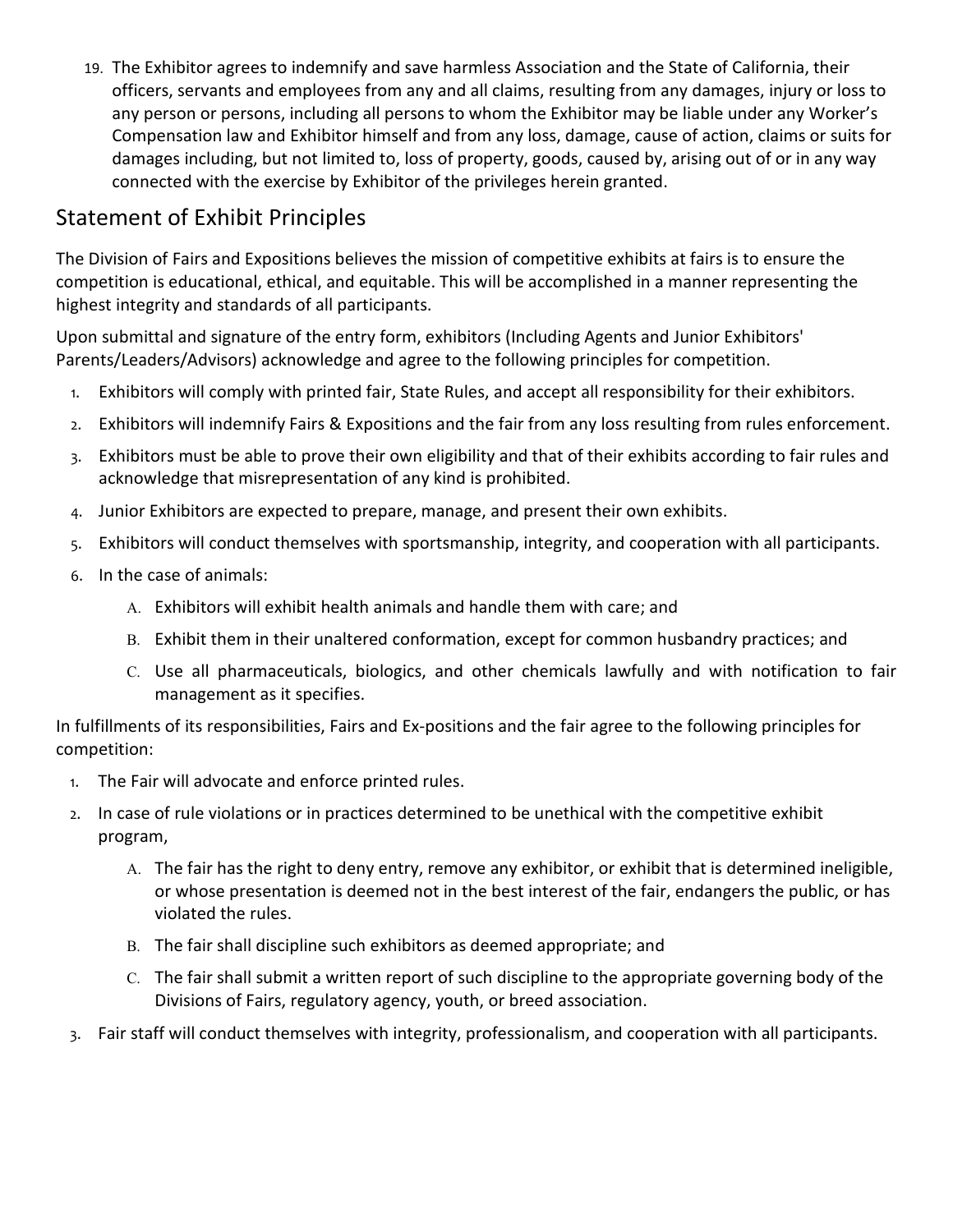**Note: All rules contained in the State Rules for California Rules as prescribed by the Division of Fairs & Expositions apply to this Fair. Copies of this booklet may be obtained upon request from the fair office or by visiting [www.cdfa.ca.gov/fe](http://www.cdfa.ca.gov/fe) please read these rules as you are responsible for knowing and following them.** 

### **All Entries Close July 14th**

### **Exhibit Receiving Dates:**

### Wednesday August 10<sup>th</sup>

#### 1:00pm – 8:00pm

- Home Arts Building: Clothing & Textiles, & Preserved Foods
- Waite Hall: Arts, Crafts, Photography & Special Friends Crafts & Photography

### **Monday August 15th**

1:00pm – 8:00pm

- Ag Floral Building: Ag & Horticulture, Planted Gardens & Faux Florals
- Home Arts Building: Baked Foods

### **Tuesday August 16th**

Noon – 8:00 PM

• Vignette, Tablescape & Wine Barrel Gardens set up in Ag Floral Building

### **Wednesday August 17th**

#### **11:00 Am – 1:00pm**

• Ag Floral Building: Cut Flowers

### **Exhibit Release Date is Monday After Fair**

- No Exhibits are kept after this day.
- Home Arts, Ag Floral & Waite Hall will be Open From 10am 7pm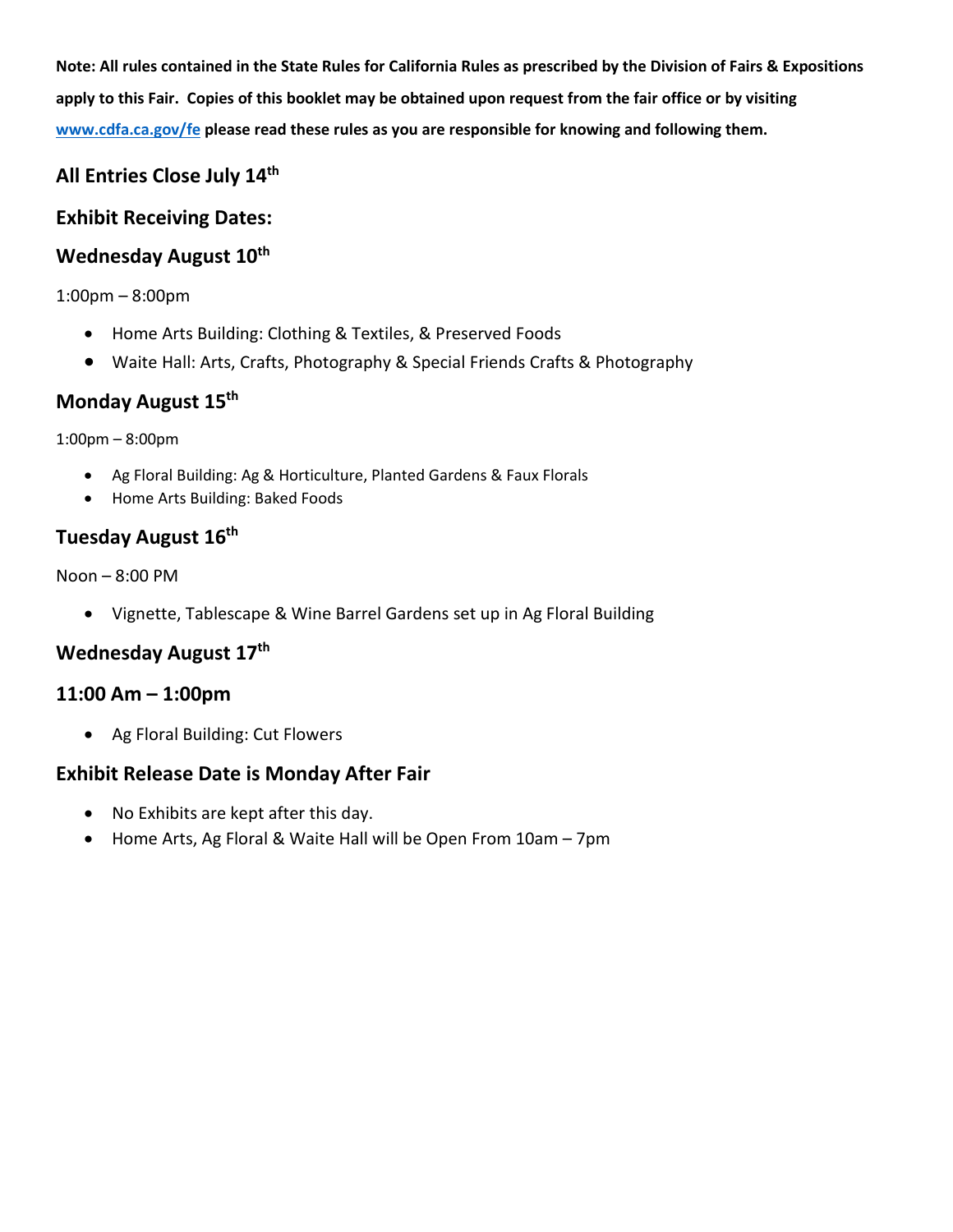## **Ag & Floral Cut Flowers**

Entries Close July 14th

- Wednesday August  $17<sup>th</sup>$  entries received 11am to 1 pm
- All Floral Entries go to the Ag Floral Building
- Please Bring Entries through the main gate on Gibson Tell Guard you are there to drop off entries in the Ag Floral Building
- Please refer to the entry deadlines page of the exhibitor book or our website [www.yolocountyfair.net](http://www.yolocountyfair.net/) for Other Rules, Locations, Drop Off & Pick-Up Times
- Exhibitor is Limited to 8 entries total
- $\bullet$  1<sup>st</sup> through 3<sup>rd</sup> placings in Classes and A Best Over All will be awarded.
- In the single bloom class, we are looking for a single bloom
- Baskets and Vases for the General Display must be provided by the Exhibitor.

## **Cut Flower Classes:**

A Basket of Flowers - Multiple Varieties of Cut Flowers

A Basket of Flowers – One Variety of Cut Flowers

A General Display of 10 Stems – Any Single or Mix of Varieties of must bring own vase.

Single Bloom Any Variety of Cut Flowers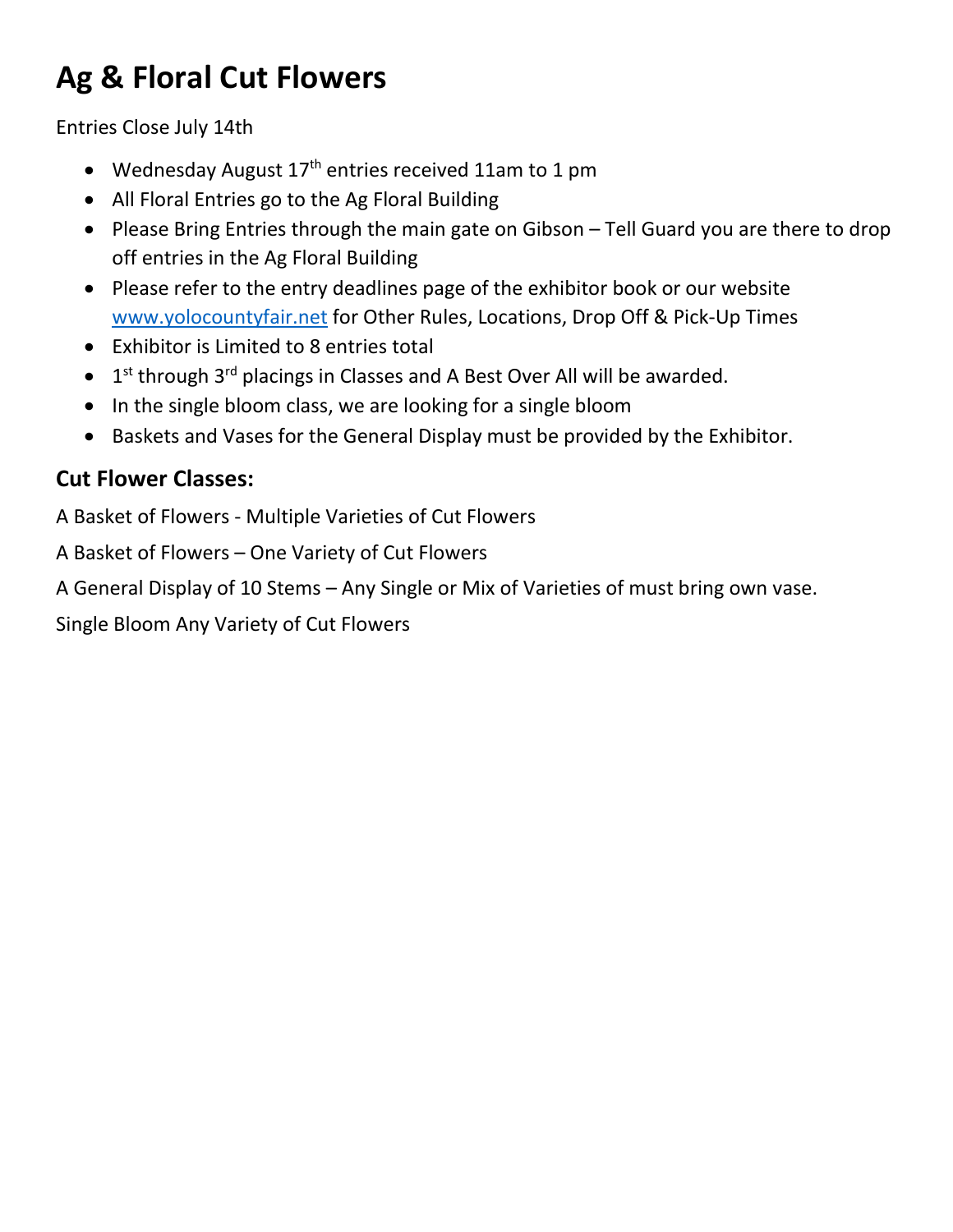## **Ag & Floral Faux Floral Arrangements**

Entries Close July 14th

- Entries received Monday August 15<sup>th</sup> from 1pm to 8pm at the Ag Floral Building
- All Floral Entries go to the Ag Floral Building
- The entire Arrangement must be made from Faux Plant and Flower Material
- Exhibitor is Limited to 3 entries total.
- Please refer to the entry deadlines page of the exhibitor book or our website [www.yolocountyfair.net](http://www.yolocountyfair.net/) for Other Rules, Locations, Drop Off & Pick-Up Times
- Arrangements will have Placings 1st through 3rd only & a Best Over All Award.

Classes:

Christmas Fall Halloween Other Holiday or Season Wreath – Any Holiday or Season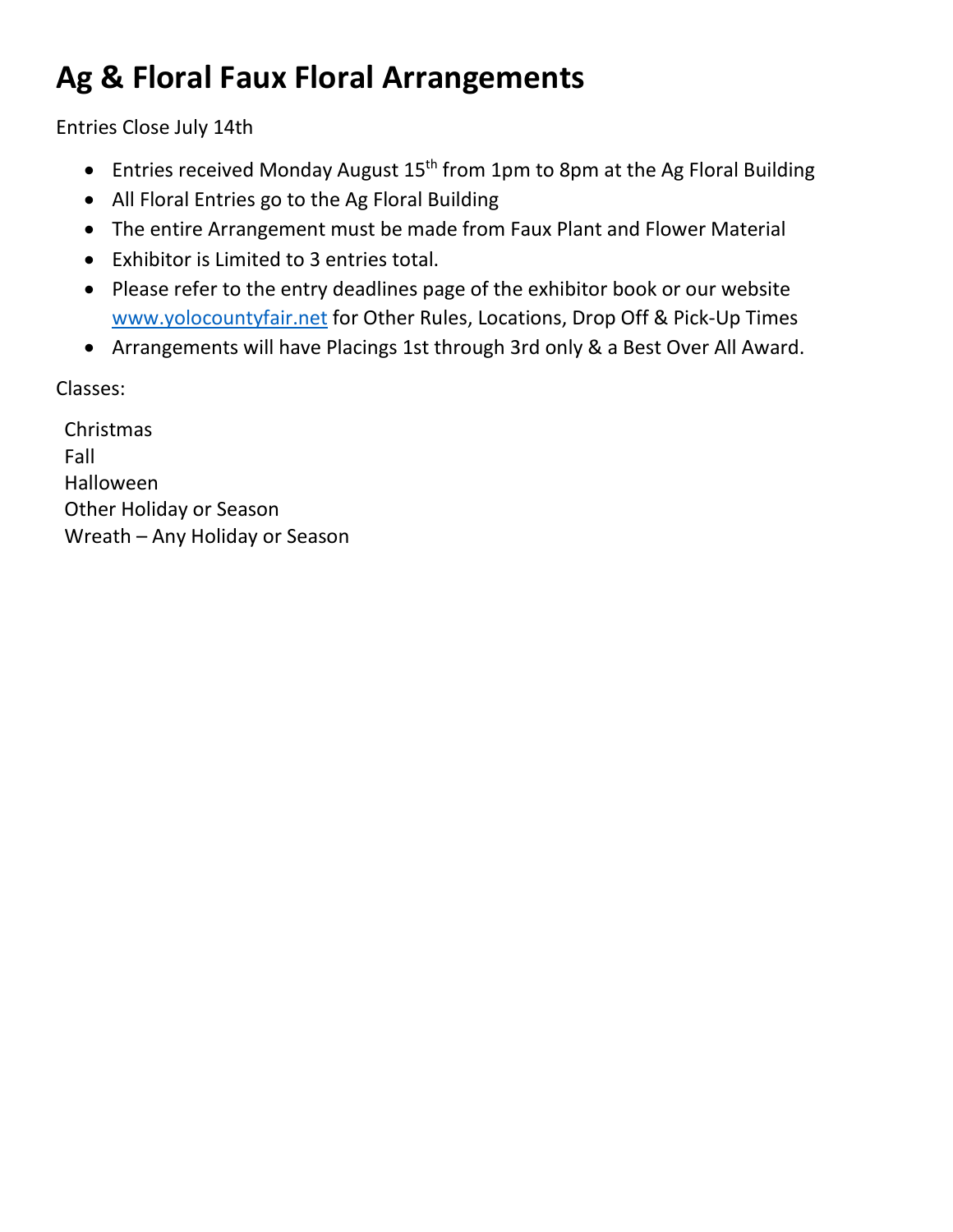## **Ag & Floral Tablescape**

Entries Close July 14th – Unless Classes Fill Up Sooner

- In Decorating, a Tablescape is an Artistic Arrangement & Display of Items on a Table You would be providing an Artistic Arrangement and the Table Settings necessary to tell the
- Set up is Tuesday 08/16 from Noon to 8Pm and pick up is Monday 08/22 from 10 am to 7pm

Prize Money Offered:

1st-\$ 50.00 2nd-\$40.00 3rd-\$30.00

- Exhibitor is Limited to 1 Entry per class
- There will be a total of 3 Tablescapes in Each Class
- Exhibitors will be furnished a 60-inch Round Table

### Rules:

- Use Front Gate off Gum Avenue to Access the Ag Floral Building Formerly the Ag Business Building
- Tablescape must include Agriculture and Floriculture Products Together
- Use of Dry or Artificial Material Is Allowed
- Exhibit must stay within its dimensions.
- Tablescape must be maintained by exhibitor.

Classes:

A Shabby Chic Farmhouse Dinner

A Tea Party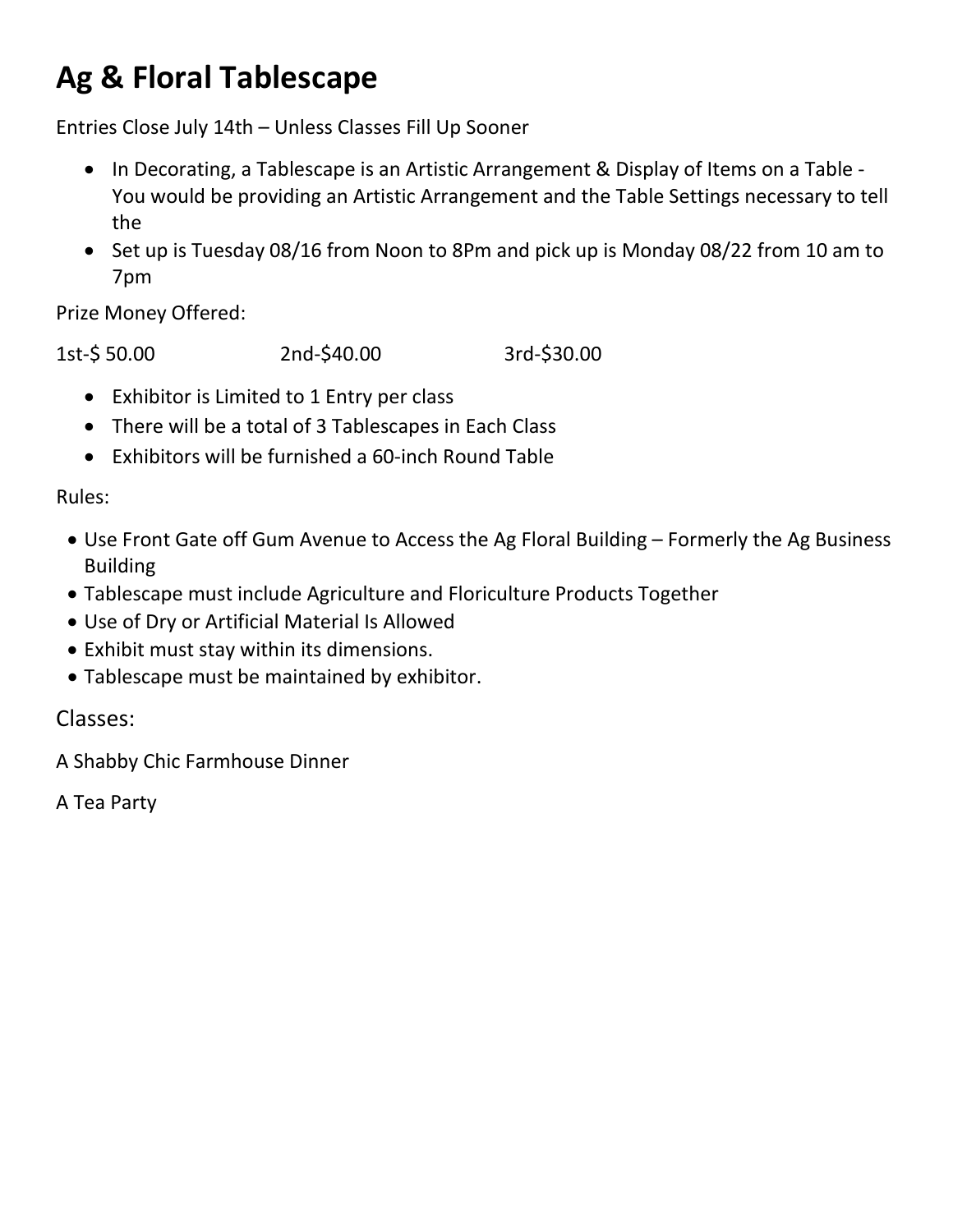## **Ag & Floral Vignettes**

Entries Close July 14th – Unless Classes Fill Up Sooner

- In Decorating, a Vignette is a small grouping of objects that creates a pleasing focal point & tells a story.
- Set up is Tuesday 08/16 from Noon to 8Pm and pick up is Monday 08/22 from 10 am to 7pm

Prize Money Offered:

1st-\$ 50.00 2nd-\$40.00 3rd-\$30.00

- Exhibitor is Limited to 1 Entry per class
- There will be a total of 3 Vignettes in Each Class
- Exhibitors will be furnished space 4 feet deep by 4 feet wide with a 4 foot to 6-foot back drop.

Rules:

- Use Front Gate off Gum Avenue to Access the Ag Floral Building Formerly the Ag Business Building
- Vignette must include Agriculture and Floriculture Products Together
- Use of Dry or Artificial Material Is Allowed
- Exhibit must stay within its dimensions.
- Vignettes must be maintained by exhibitor.
- A 5 x 7 card with the name of person/organization and theme must be placed in the vignette after judging.
- No painting or such on natural wood display area.

Classes:

Combines, Harvesters & Tractors Oh My!

On the Farm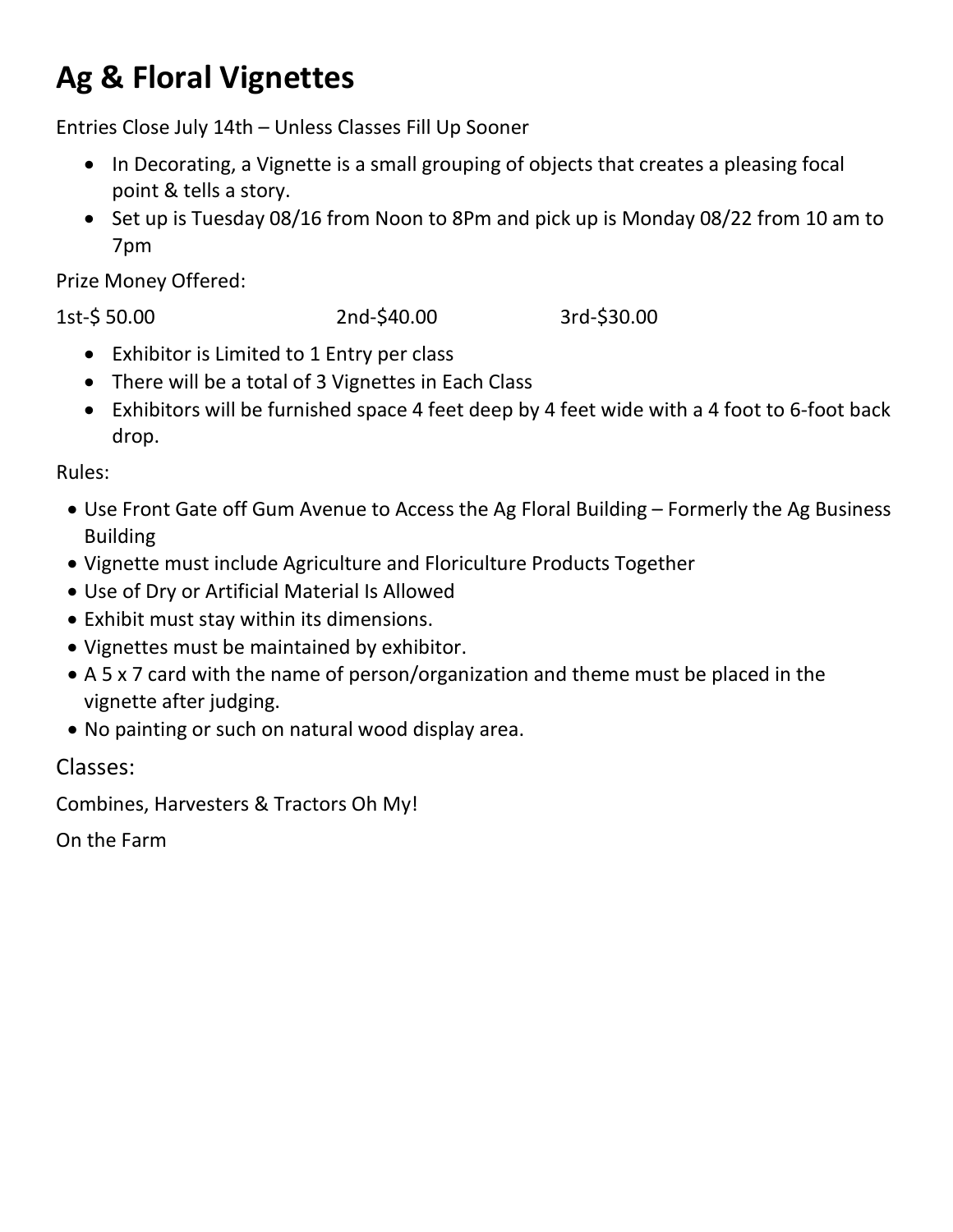## **Ag & Floral Wine Barrel Garden**

Be creative and plant a wine barrel. Yolo County Fair will supply a half wine barrel. Exhibitor will need to provide different varieties of flowers, plants, and soil. Entries will be displayed in the Ag Floral Building. Wine Barrels Gardens will become the sole property of the Yolo County Fair to use the barrels on grounds as a display throughout the year. The exhibitor may choose to purchase them for \$50.00. Please notify fair office by 3pm on the Thursday of Fair if you wish to Purchase your barrel. Proceeds from the sale of barrels will assist with competition expenses.

Entries Close July 14th

- Planting Date of Tuesday August  $17<sup>th</sup>$  from  $12 8$ pm in the Ag Floral Building
- Exhibitor is limited to 2 Entries Total.
- Classes will be limited to 6 entries total.
- Please refer to the entry deadlines page of the exhibitor book or our website [www.yolocountyfair.net](http://www.yolocountyfair.net/) for Other Rules, Locations, Drop Off & Pick-Up Times
- Placings will be  $1<sup>st</sup> 3<sup>rd</sup>$ .

Prize Money

 $1^{st}$  - \$50.00 2<sup>nd</sup> - \$40.00 3<sup>rd</sup> \$30.00

#### **Classes:**

Blossoms & Butterflies Summer Sensation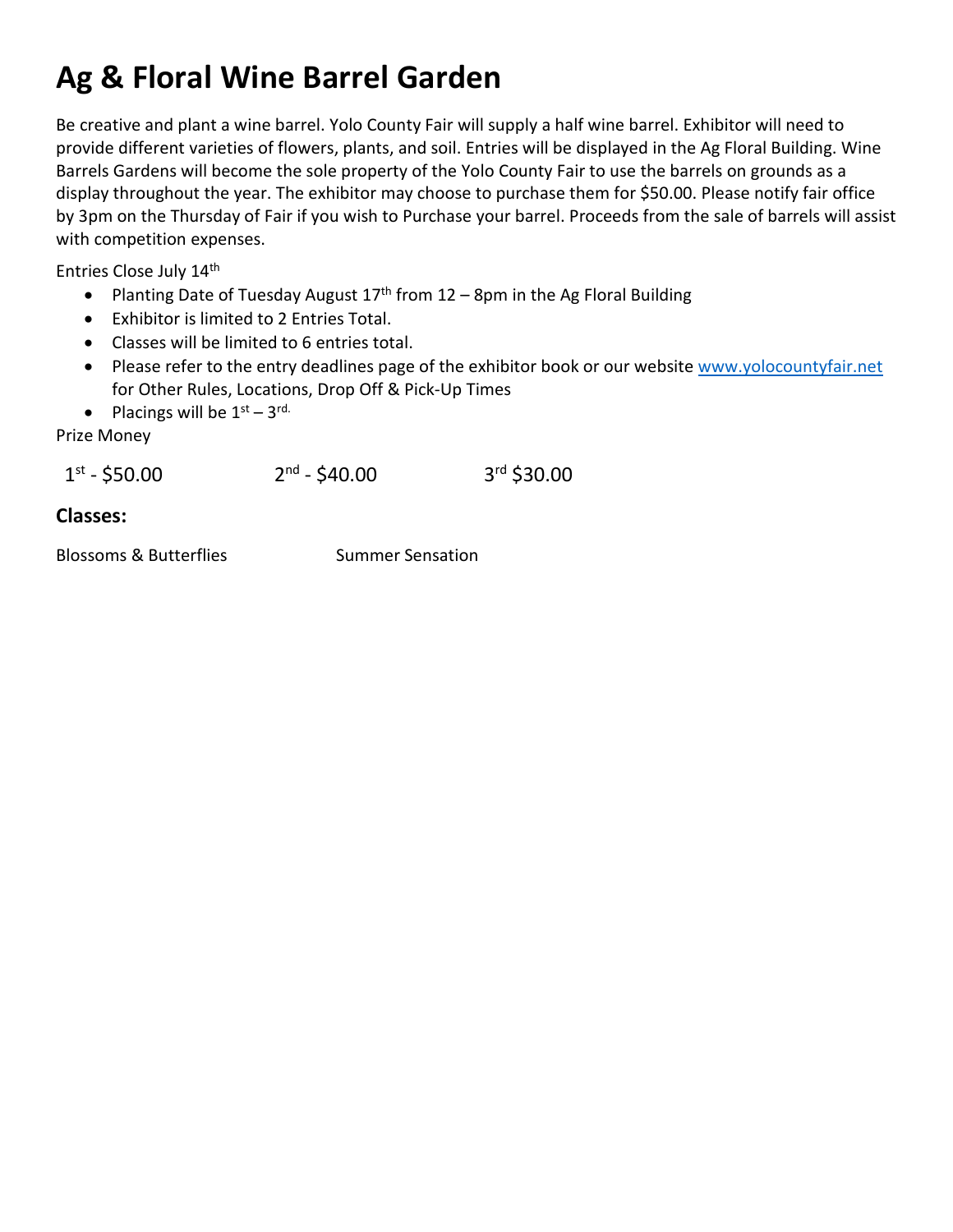## **Agriculture & Horticulture**

Entries Close July 14th

- Entries received Monday August  $15<sup>th</sup>$  from 1pm to 8pm at the Ag Floral Building
- Agriculture and Horticulture Divisions will have Placings  $1^{st}$  through  $3^{rd}$ .
- A Best Over All Award will be given.
- Exhibitor is limited to 6 entries total and not more than two per class & must be a different variety

### **Classes: Use a plate display.**

Any Fresh Herb - Bring 4 Sprigs in water Any Type of Beans – Bring 12 Pods Any Type of Corn – Bring 3 Any Type of Cucumber – Bring 5 Any Type of Egg Plant – Bring 1 Any Type of Fruit Tree Crop – Bring 3 Any Type of Grape Bring 1 Bunch Any Type of Melon – Bring 1 Any Type of Mini Pumpkin – Bring 2 Any Type of Nut – Bring 6 2 Shelled Any Type of Onion – Bring 3 Any Type of Pepper Hot – Bring 4 Any Type of Pepper Sweet – Bring 4 Any Type of Potato - Bring 5 Any Type of Pumpkin – Bring 1 Any Type of Squash – Bring 3 Any Type of Sunflower – Bring 1 Head Any Type of Tomato – Bring 4 Xtra Item Not Listed – Bring 4

### **Valley Treasures:**

Any Variety of Nuts, Beans, Honey, and such is fine but must be produced and grown locally in the Valley.

Dry Beans – Quart Jar Fruit or Nut Oil – 50ML or Larger Honey – 8 oz Standard Jar Nuts in Shell – Quart Jar Shelled Nuts – Quart Jar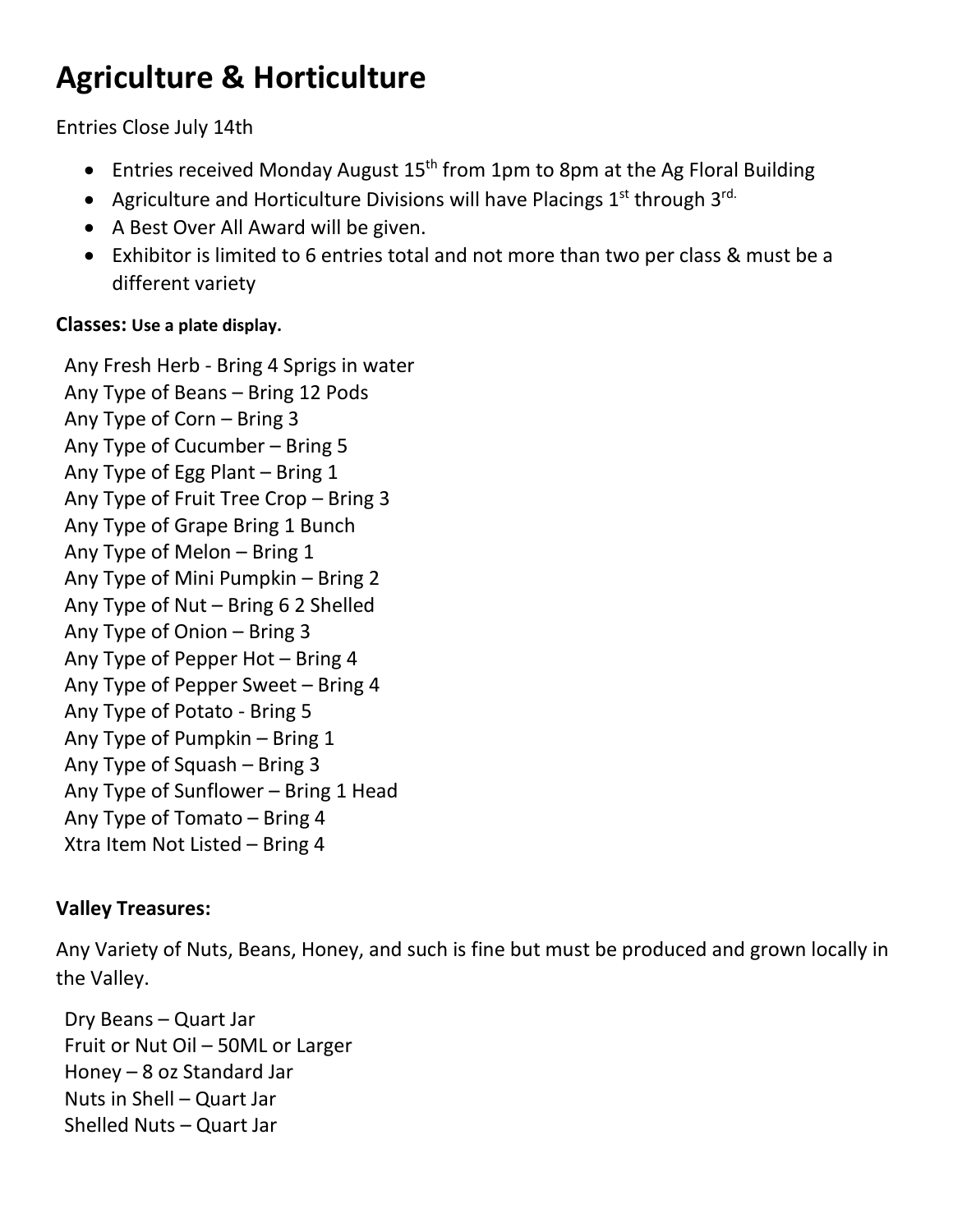## **Art**

### **Entries Close July 14th**

- 1. Please refer to the entry deadlines page of the exhibitor book or our website [www.yolocountyfair.net](http://www.yolocountyfair.net/) for Other Rules, Locations, Drop Off & Pick-Up Times
- 2. Greatest care will be taken in handling, but no responsibility for loss or damage will be assumed by the Art Department of the Yolo County Fair or its agents.
- 3. All insurance must be carried by the exhibitor.
- 4. For the protection of exhibitors, no entries will be removed on the closing night of the fair.
- 5. Entries that are incorrectly entered will be disqualified. This includes Wrong Media, wrong class like a collage in a drawing class or inappropriate Department and Division.
- 6. Management reserves the right to reject any entry in this department at any time.
- **7. Beginner refers to somebody just starting out with less than 5 years of experience, and non-beginner means you have been doing this over 5 years' time.**
- 8. Descriptions will be turned on so you will be required to say something about your entry.

### **Events During the Fair**

- 1. "Paint Out" on Fair Grounds. Thursday 9 a.m. to Noon.
- 2. Art demonstrations: Thursday, Friday, and Saturday afternoons.
- 3. Walk through with a professional photographer: Saturday at noon.
- 4. Silent Auction Ask about it at entry drop off

### **Exhibitor Limits**

- 8 entries total for each Art Division
- Spouses are considered separate exhibitors.

### **Rules for Acceptance**

- All entries must be labeled on reverse side with artist's:
	- o Name, address, phone number and email
	- o Division
	- o Class
- Maximum size allowed is 40 x 40 Inches, frame edge to frame edge.
- All Paintings & Drawings must be framed & wired securely for hanging on peg board hooks.
- Gallery Wrapped Canvas is Acceptable, However
	- o No clamp-type framing with glass or acrylic edges exposed.
	- o No saw tooth hangers.
- In Pastel Classes either Oil or Chalk Pastels are Accepted
- All exhibits must be "an original" work of the exhibitor and completed within the last year.
- Second generation work, such as laser, photocopy, photographic lithograph, etc. Must be entered in Graphic or Print Class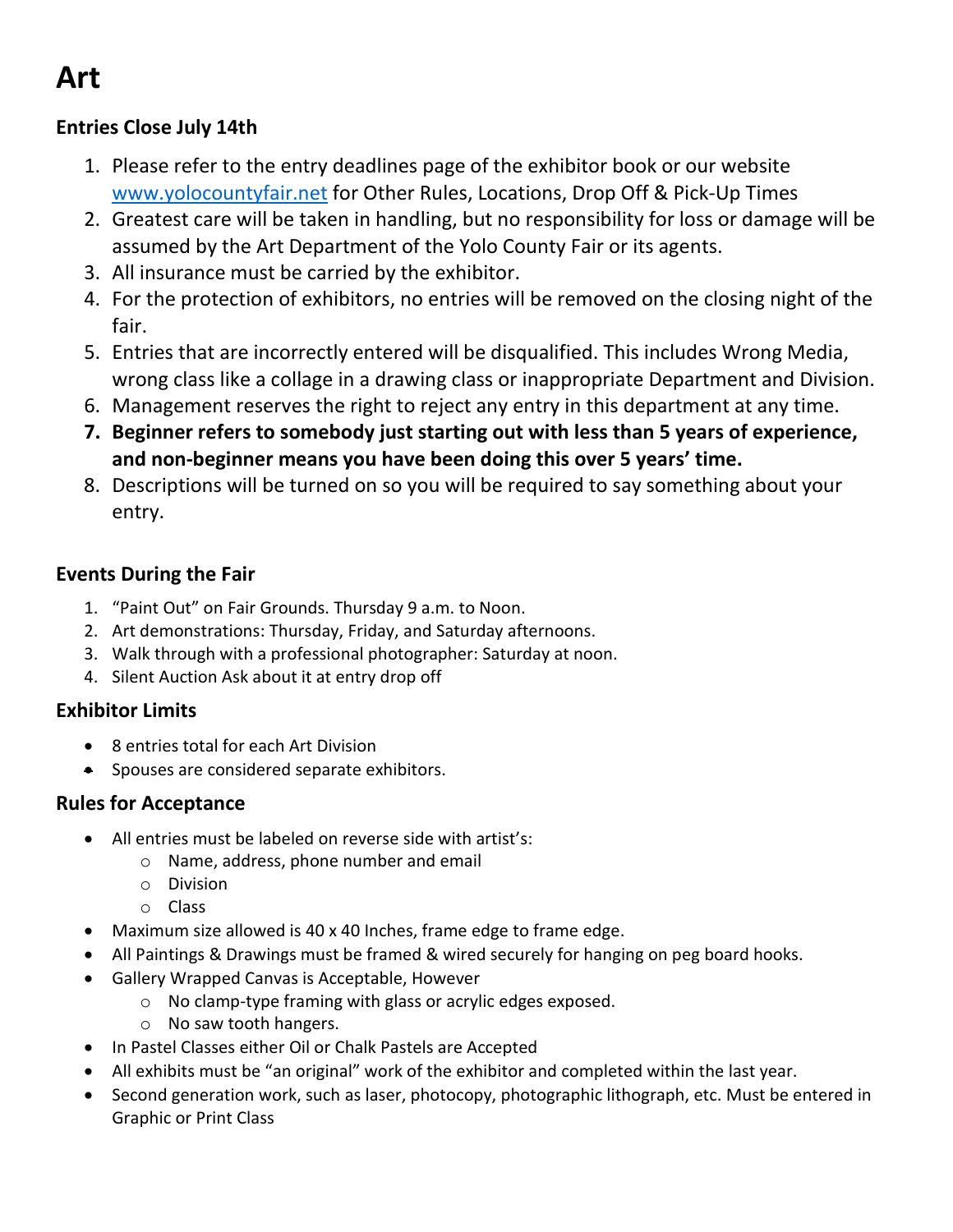### **Entries That Cannot Be Entered are:**

- Art instruction or workshop class projects and/or assignments done under supervision.
- Copies of all or significant parts or reproductions of artworks or photos not taken by the artist are not "original" and violate copyright laws!

#### **Awards:**

- Ribbons  $1^{st}$  through  $3^{rd}$  Place
- Best Overall per Division A Special Theme, Beginner Art & Non-Beginner Art

### **A Special Theme (includes all mediums)**

Parks of Yolo & Solano County

Structures of Yolo & Solano County

Sweets n Treats

Wildlife

### **Art Classes –**

### **Beginner & Non-Beginner – Choose Medium**

Mediums – Acrylic or Oils, Collage, Drawing, Mixed Media, Other Medium Not Listed, Pastels & **Watercolors** 

Animals Landscape Other Subject Matter People Plants Still Life **Structures**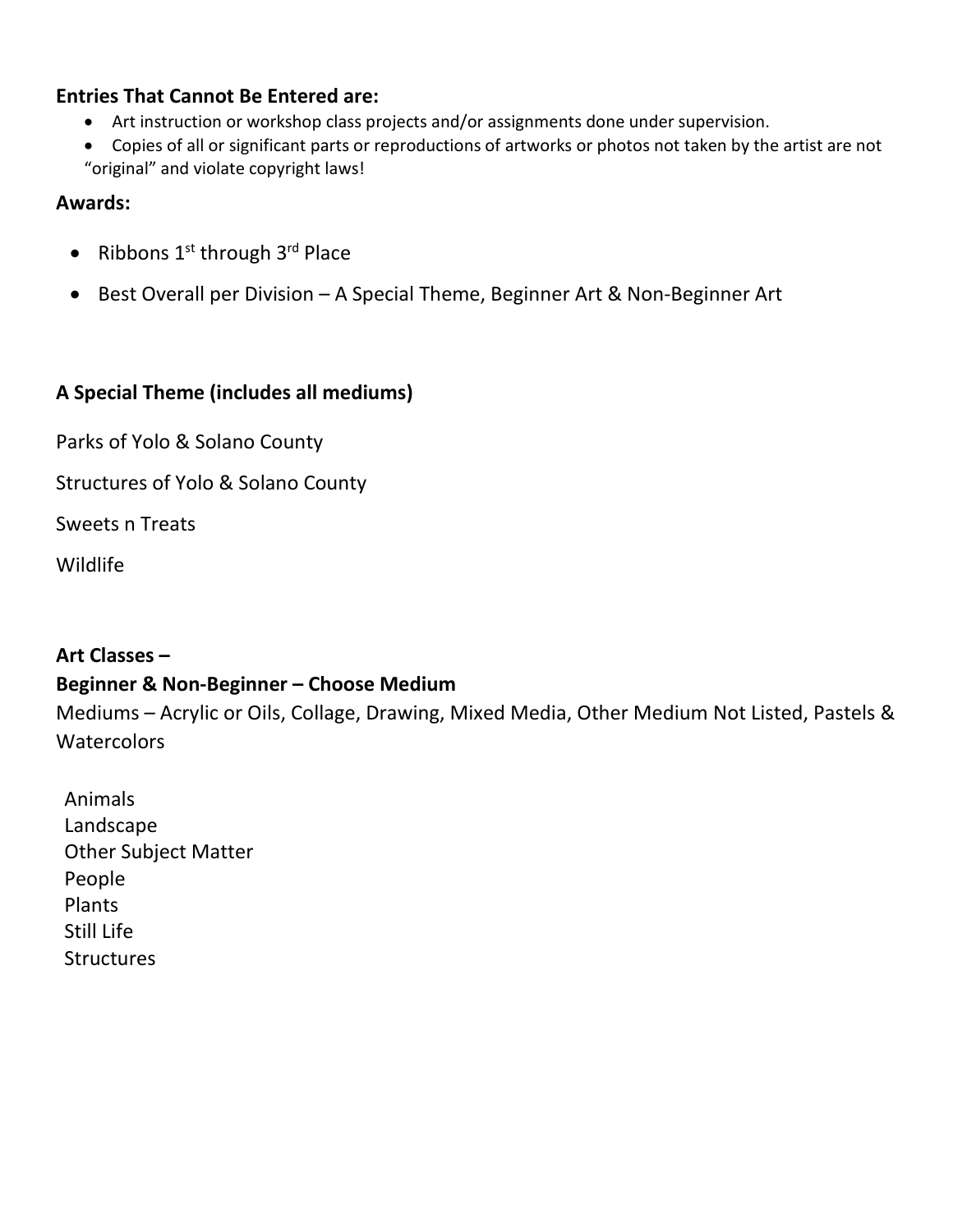## **Arts, Crafts & Photos for those with Special Needs**

## For Senior Care & Disabled Individuals

Entries Close July 14th

- Please refer to the entry deadlines page of the exhibitor book or our website [www.yolocountyfair.net](http://www.yolocountyfair.net/) for Other Rules, Locations, Drop Off & Pick-Up Times
- Open to residents of Yolo County and they may also reside in a rest home or convalescent facility.
- Open to handicapped or developmentally disabled adults.
- Exhibitors entering this section may not enter any other division in the Clothing & Textile Department or the Arts, Crafts & Photography Department.
- Exhibitors are limited to 2 entries per class.
- All Classes Judged Danish.

Arts, Crafts & Photography Classes:

- Arts, Crafts & Hobbies Classes will be Delivered to & picked up at Waite Hall.
- In the Arts & Crafts Divisions Absolutely, no fabric or textile articles are allowed.

Any Ceramic Item Any Drawing – Pen or Pencil Collage Craft Using a Recycled Item Group Project Holiday Craft Painting Any Media Photograph – Color or Black & White Plastic Canvas Item Purchased Item Decorated or Painted Xtra Item Not Listed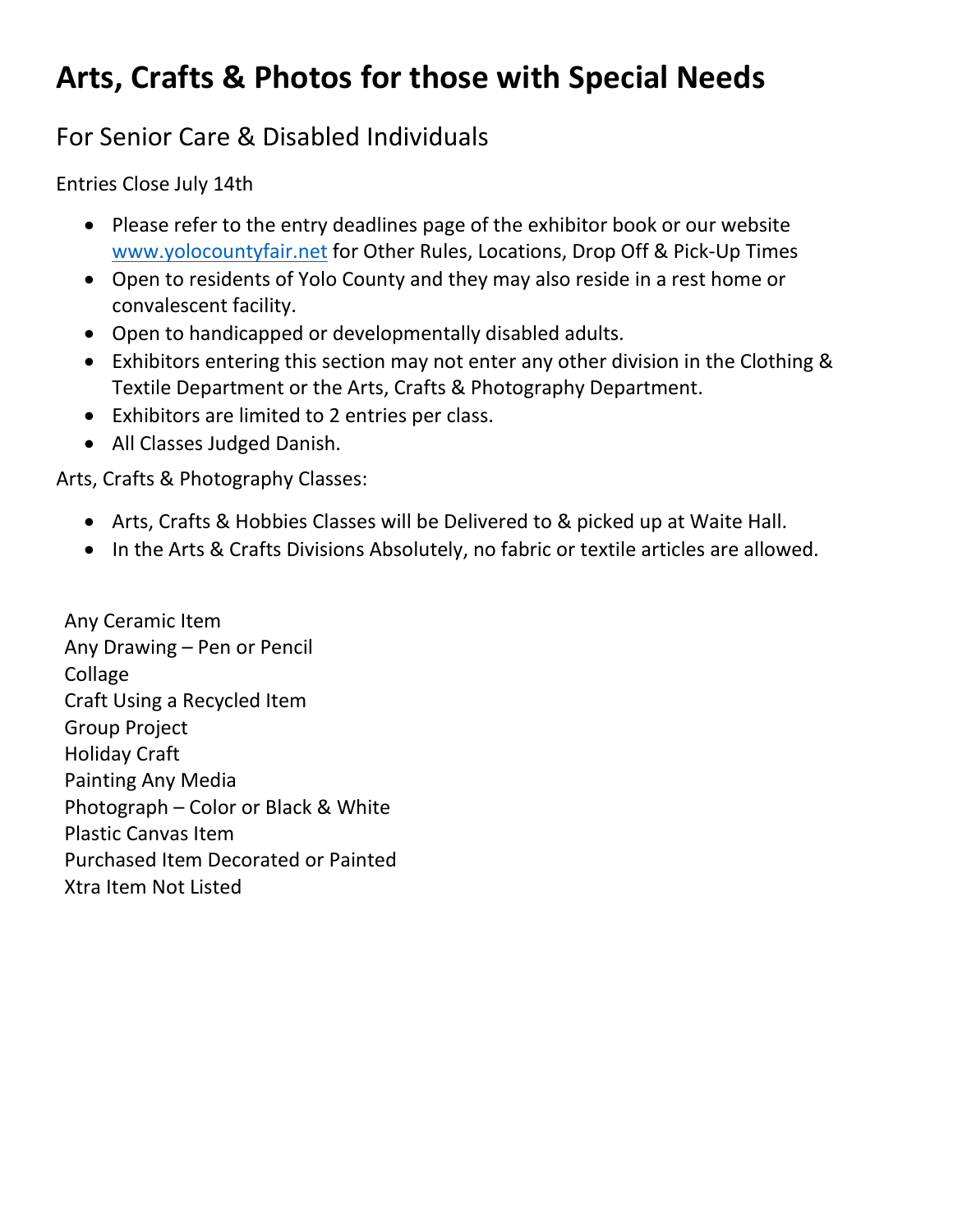## **Baked Goods**

Entries Close July 14th

- Exhibitor is limited to 2 entries per class.
- Baked Foods divisions will have Placings  $1<sup>st</sup>$  through  $3<sup>rd</sup>$  & a Best Over All
- Please refer to the entry deadlines page of the exhibitor book or our website [www.yolocountyfair.net](http://www.yolocountyfair.net/) for Other Rules, Locations, Drop Off & Pick-Up Times
- Place all Items on paper plates they will be transferred after Judging.

Quantities:

Muffins, Biscuits, Rolls, Confections, Cookies & Cupcakes – Bring 5

Cakes – One slice plus 1/3 of a standard Cake Pan

Breads –Half a regular Loaf & 1 Slice

Pies – One regular pie plate.

Flavored Popcorn & Candied Nuts please bring in a ½ pint Jar

### **Classes:**

Any Bar Cookie **Fulle Any Bar Cookie** Function **Fudge** – Any Variety Brownies – Any Variety **Layer Cake – Frosted** Candied Nuts Oatmeal Cookies Chocolate Chip Cookies – Any Variety **Pie – Any Variety** Cupcakes Decorated & or frosted Sugar Cookies Cupcakes – Plain Xtra Item Not Listed Flavored Popcorn

### **Baked Goods – Special Class**

Grandma's Cookie Jar:

Five Different Kinds of cookies arranged in a clear container of Exhibitor's Choice. A minimum of Four cookies of each kind. Cookie Jar will not be opened. Provide a sample of each type of cookie in a Ziploc bag for judging. Same cookie may be entered in other classes. This class will have premiums and placings to 3<sup>rd</sup>. One Entry per Exhibitor.

Premiums: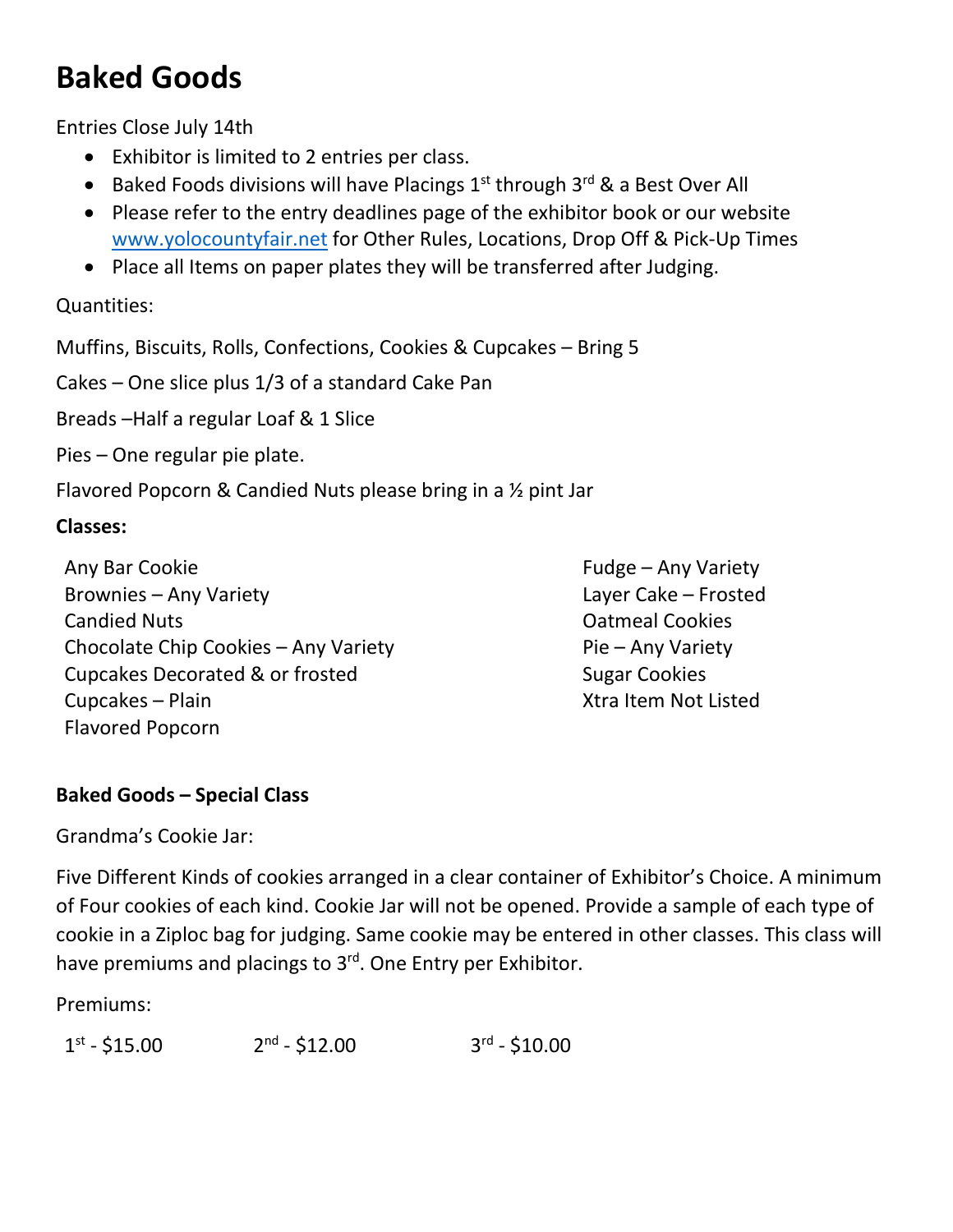## **Clothing & Textiles**

Entries Close July 14th

- Please refer to the entry deadlines page of the exhibitor book or our website [www.yolocountyfair.net](http://www.yolocountyfair.net/) for Other Rules, Locations, Drop Off & Pick-Up Times
- Exhibitor is limited to 2 entries per class.
- All entries in the divisions must have been home produced by the exhibitor within one year of the opening date of the Fair.
- Clothing & Textile Divisions will have Placings  $1<sup>st</sup>$  through  $3<sup>rd</sup>$ .
- Best Over All Awards will be given in Each Division.

#### **Crocheted Articles:**

| Afghan               | Hat or Gloves  | Shawl                |
|----------------------|----------------|----------------------|
| Animal, Doll, or Toy | Infant Blanket | Sweater              |
| Bedspread            | Pillow         | Xtra Item Not Listed |

**Holidays:** These are all non-quilted Items for Quilted Items refer to the Quilted Holiday Division Any Holiday is Acceptable

| Center Piece         | Ornament $1 - 3$ Pieces | Table Runner         |
|----------------------|-------------------------|----------------------|
| Christmas Tree Skirt | Place Mats – 2 Minimum  | Xtra Item Not Listed |
| Decoration           | Stocking                |                      |

### **Knitted Articles:**

| Afghan Any Size         | Hat or Gloves          | Xtra Item Not Listed |
|-------------------------|------------------------|----------------------|
| Child's Sweater         | Loomed Item or Article |                      |
| Handspun & Knitted Item | Rug                    |                      |

### **Miscellaneous Clothing & Textiles:**

| Needlework Picture | Needlework - No Picture | Woven Item or Article |
|--------------------|-------------------------|-----------------------|
|                    |                         |                       |

#### **Sewn Items:**

| Any Adult Article | Any Child's Article        |
|-------------------|----------------------------|
| Any Baby Article  | Any Costume - Pet Included |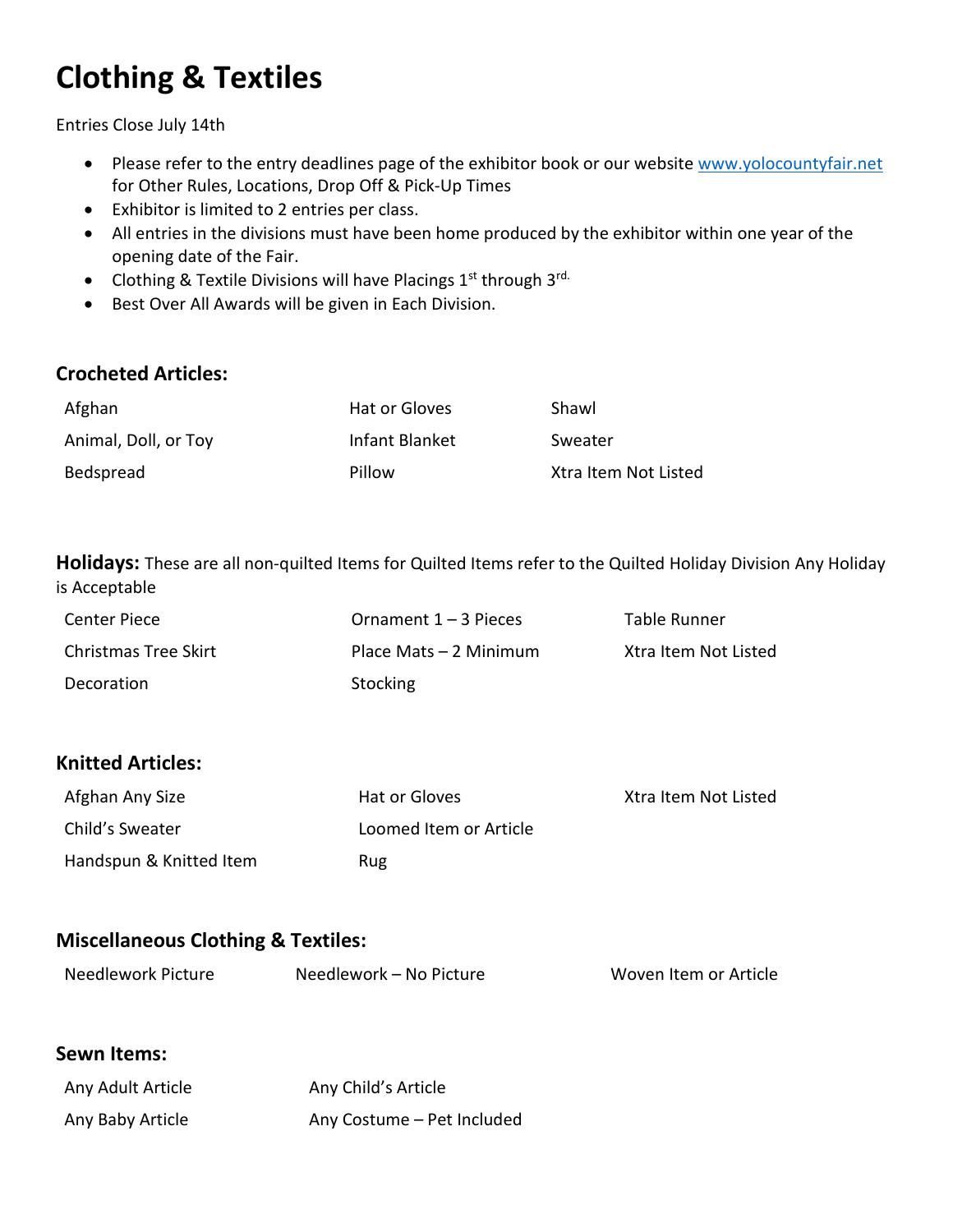## **Clothing & Textiles – Quilting**

Entries Close July 14th

- Please refer to the entry deadlines page of the exhibitor book or our website [www.yolocountyfair.net](http://www.yolocountyfair.net/) for Other Rules, Locations, Drop Off & Pick-Up Times
- Exhibitor is limited to 2 entries per class.
- All entries in the divisions must have been home produced by the exhibitor within one year of the opening date of the Fair.
- Quilting will have Placings 1<sup>st</sup> through 3<sup>rd</sup> & Best Over All Award
- Classes will have choices of Hand Quilted or Machine Quilted choose Accordingly.
- Minimum size of Quilts for all Classes except Wall Hangings is a twin size.

### **Quilt Classes:**

Applique Art Article or Item Baby Holiday Holiday Place Mats Holiday Table Runner Holiday Wall Hanging Kit Modern Original Design Pieced Wall Hanging Whole Cloth Xtra Item Not Listed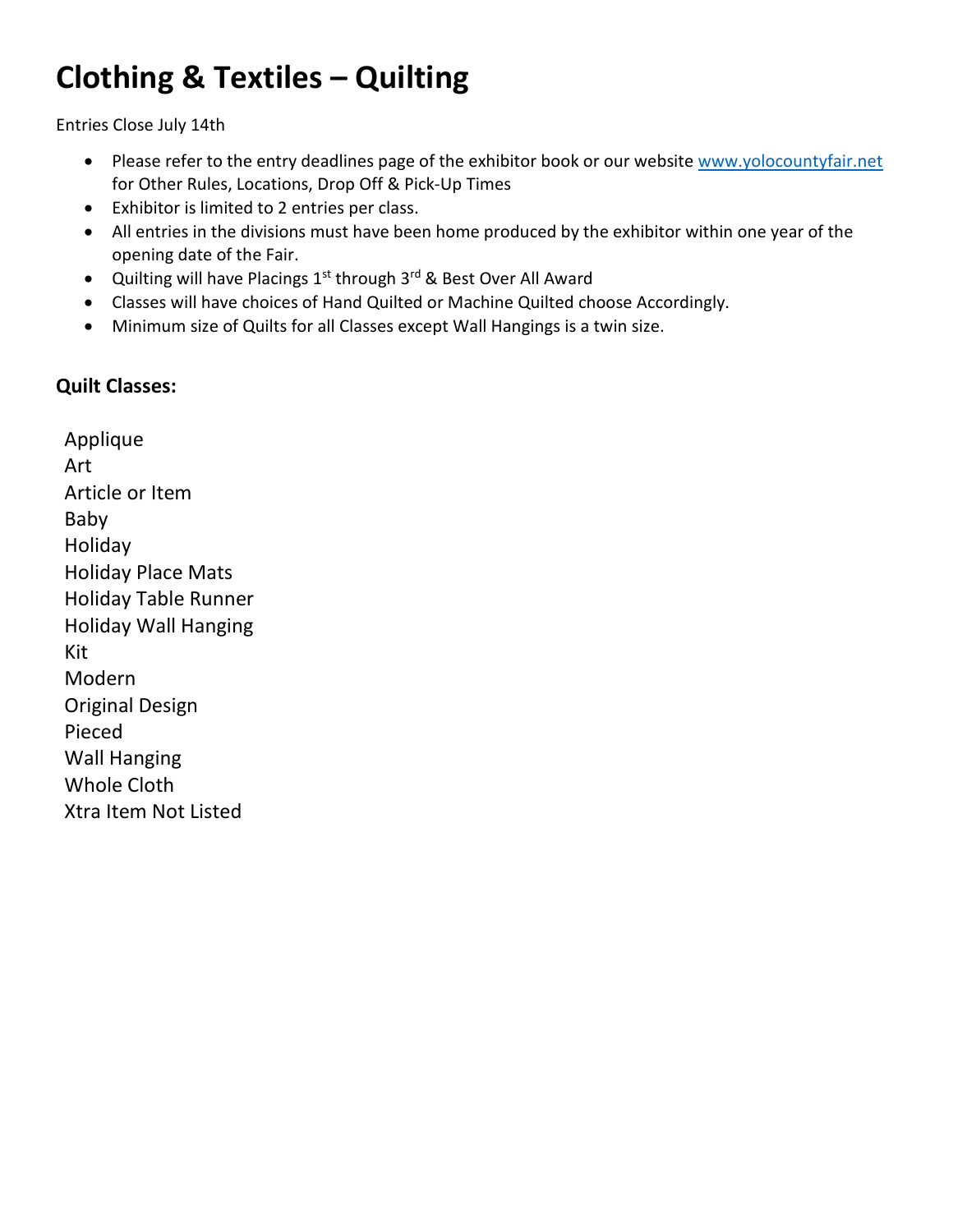## **Crafts & Hobbies**

### Entries Close July 14th

Please refer to the entry deadlines page of the exhibitor book or our website [www.yolocountyfair.net](http://www.yolocountyfair.net/) for Other Rules, Locations, Drop Off & Pick-Up Times

- 1. New this year we will not be offering separate classes for either Amateurs or Crafters Instead just enter the item you created
- 2. Greatest care will be taken in handling, but no responsibility for loss or damage will be assumed by the Art Department of the Yolo County Fair or its agents.
- 3. All insurance must be carried by the exhibitor.
- 4. For the protection of exhibitors, no entries will be removed on the closing night of the fair.
- 5. Entries that are incorrectly entered will be disqualified. This includes Wrong Class or inappropriate Department and Division.
- 6. Management reserves the right to reject any entry in this department at any time.

### **Exhibitor Limits**

- 8 entries total split between the craft and 3D classes.
- Maximum of 2 per class
- Spouses are considered separate exhibitors.

### **Rules for Acceptance**

- All entries must be labeled or tagged with crafter's:
	- o Name, address, phone number and email
	- o Division
	- o Class
- All exhibits must be "an original" piece and completed within the last year.
- If any item is over 48 inches (floor space) or more than 50 pounds, prior approval must be obtained by calling the fair office 530.402.2206.
- Framed craft items will not be hung unless properly wired and ready to hang.
- Not eligible for entry and not accepted are Fabric, Yarn, or Sewn articles

### **Awards:**

Ribbons only 1st through 3rd in each class

Best Overall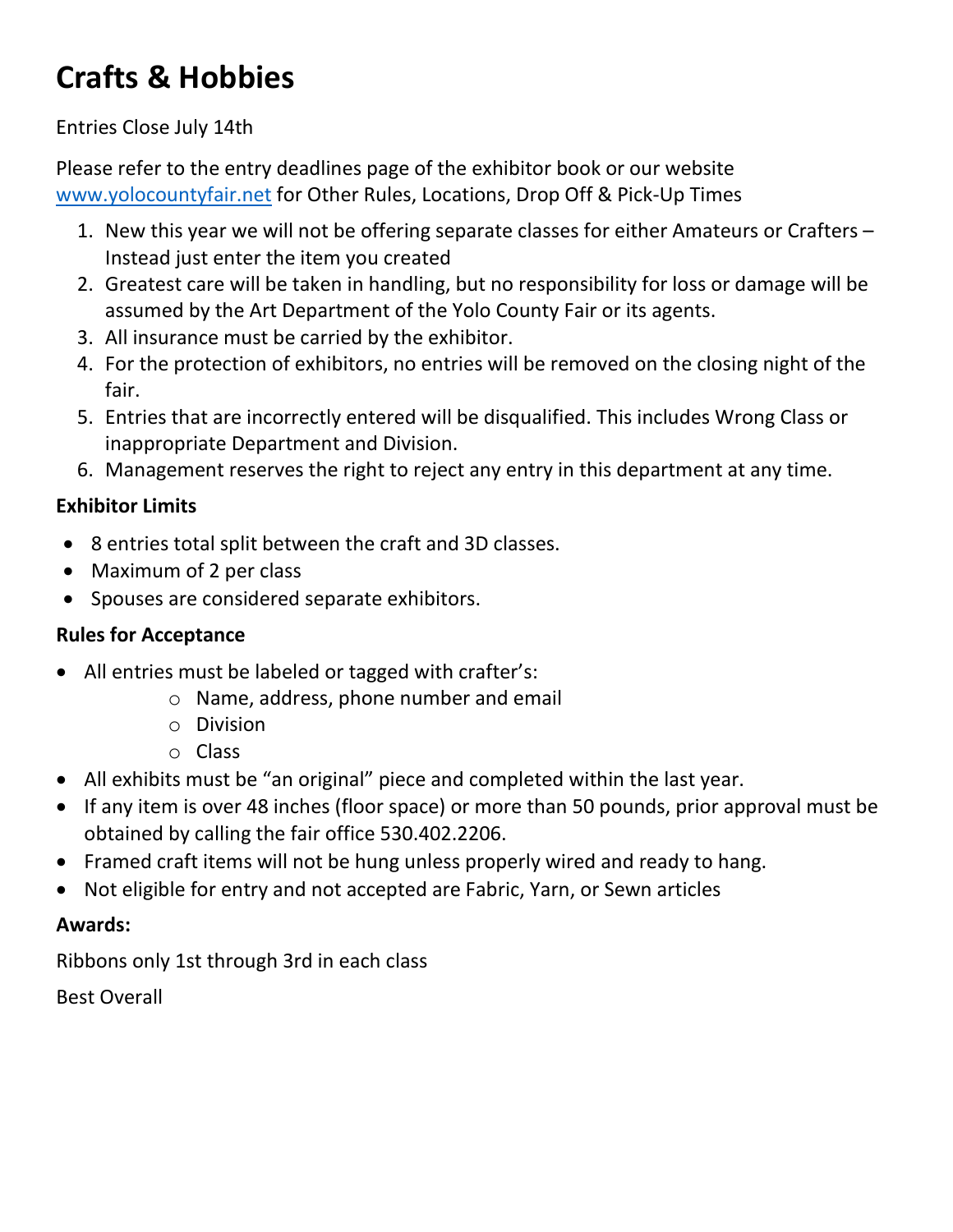### **3-D**

Ceramic Clay Glass Metal Papier Mache Recycled or Found Materials Stone Wood

### **Crafts**

Any beaded item that is not jewelry Any Ceramic Item Any Holiday Item Any Model or Kit Any Postcard Basket Clay figures under 5 pounds Diamond Dötz Bead Art Fishing Flies Forged or Fabricated Item Garden Art Glass work Gourd Art Jewelry Set 2 or more pieces Jewelry Single Piece Metal – Any Item Musical Instrument Pallet Art – art, furniture, wine rack etc. Paper Sculpture Folded or Origami Piñata – Made from Scratch No Kit Refinished Furniture Stained Glass – less than 20" Wood Item Xtra Craft Not Listed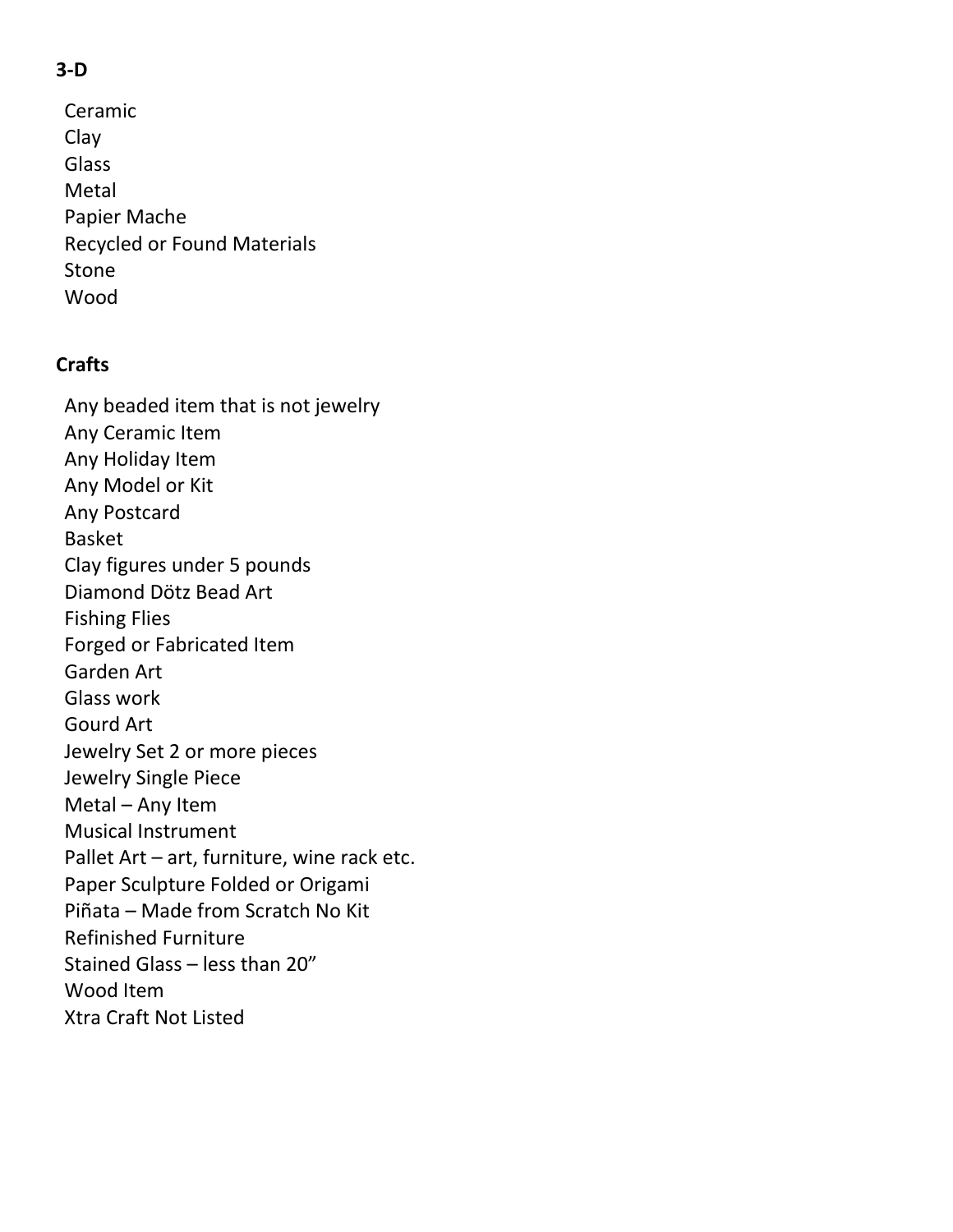## **Food Preservation**

- Entries Close July 14th
- Exhibitor is limited to 3 entries per class.
- Please refer to the entry deadlines page of the exhibitor book or our website [www.yolocountyfair.net](http://www.yolocountyfair.net/) for Other Rules, Locations, Drop Off & Pick-Up Times
- All entries in this Division must be home prepared and canned or packaged by the exhibitor within one year of the opening date of the fair.
- Items which have been shown at any previous fair are not eligible.
- All Tasted Jars will be Discarded note tasting size can be as small as a  $\frac{1}{2}$  pint.
- All canned exhibits must have rings. No Wax or Paraffin Seals Allowed.
- Exhibits must be accurately labeled: (Label must state date and process.)
- This Department will have Placings 1st through  $3<sup>rd</sup>$  and a Best Overall.
- Two jars will constitute one entry. One jar will be opened for judging this one should be a ½ pint in size or as small as you have. The other jar must be a pint or larger and it will not be opened but will be put on display for the duration of the fair.
- For Dried Foods Please place either in a jar or a Ziploc bag
- Classes in this group will have placings  $1<sup>st</sup>$  to  $3<sup>rd</sup>$  and A Best Over All Award per division
- Any Variety or Type is allowed in the appropriate class.

Any Canned Fruit Any Sauce Any Canned Vegetable **Any Syrup** Any Dried Food Any Pickle Any Dried Herb Any Pickled Vegetable Any Fruit or Nut Butter Any Relish Any Jam Any Salsa Any Jelly Any Vinegar Any Jerky Xtra Item Not Listed Any Marmalade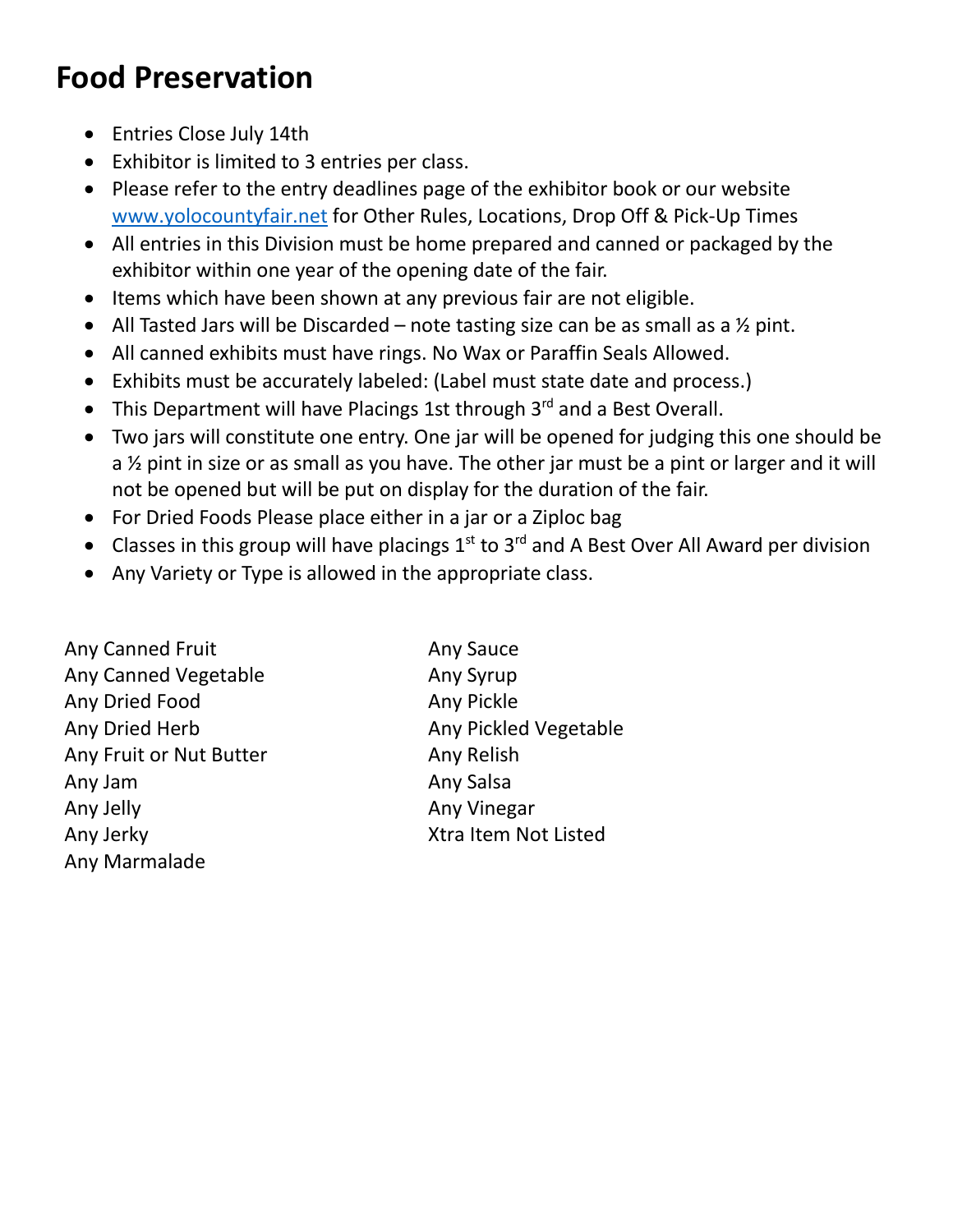## **Photography**

### **Entries Close July 14th**

Please refer to the entry deadlines page of the exhibitor book or our website [www.yolocountyfair.net](http://www.yolocountyfair.net/) for Other Rules, Locations, Drop Off & Pick-Up Times

Notes:

- 1. Greatest care will be taken in handling, but no responsibility for loss or damage will be assumed by the Art Department of the Yolo County Fair or its agents.
- 2. All insurance must be carried by the exhibitor.
- 3. For the protection of exhibitors, no entries will be removed on the closing night of the fair.
- 4. Entries that are incorrectly entered will be disqualified. This includes Color in Black & White, Wrong Class or inappropriate Department and Division.
- 5. Management reserves the right to reject any entry in this department at any time.
- **6. Beginner refers to somebody just starting out with less than 5 years of experience, and non-beginner means you have been doing this over 5 years' time.**
- 7. Descriptions will be turned on so you will be required to say something about your entry.

### **Events During the Fair:**

- Open Photography on Fair Grounds. Thursday 9 a.m. to Noon.
- Art demonstrations: Thursday, Friday, and Saturday afternoons.
- Walk through with a professional photographer: Saturday at noon.
- Silent Auction inquire about it at entry drop off time

### **Exhibitor Limits:**

- 6 Entries total in each division
- Spouses are considered separate exhibitors.

### **Rules for Photograph Acceptance:**

Entries must be labeled on reverse side with photographer's: Name, address, phone number and email, Division & Class.

Images must be the photographer's own. No stock photos, public domain photos, copyright protected photos or clip art can be used when creating images.

Photographs must not have been shown before at the Yolo County Fair and must have been taken within the past two years.

All Photos must be framed & wired securely for hanging on peg board hooks. No clamp-type framing with glass or acrylic edges exposed, and no saw tooth hangers.

### **Sizes & Framing Allowed:**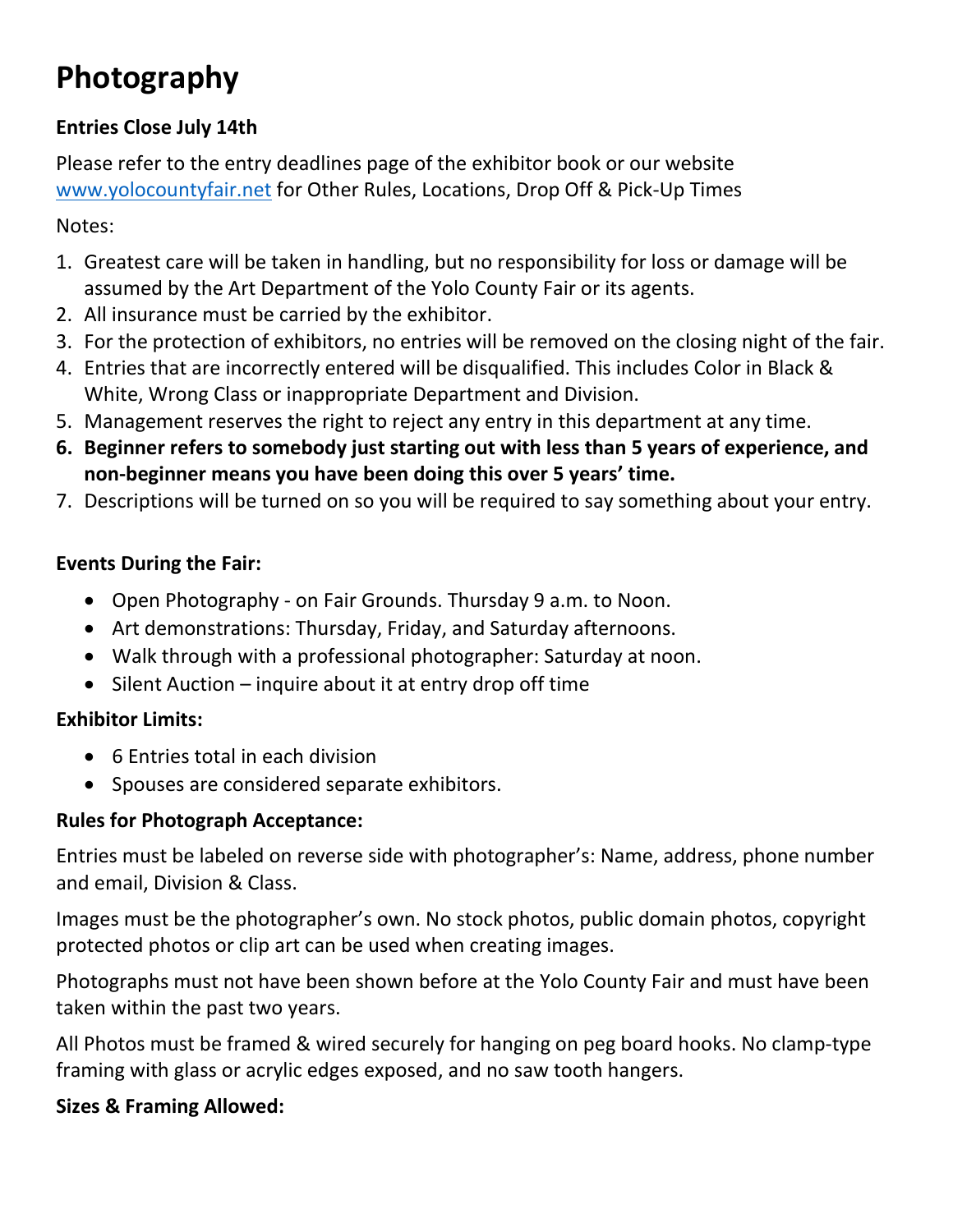- Each frame piece shall not exceed 27 inches in length outside edge to outside edge.
- Wrapped canvas and metal shall not exceed 27 inches in length or width.
	- o Canvas or Metal Photographs do not need to be framed.
- The width of the frame pieces shall not exceed 1.5 inches.
- Mat width shall not exceed 3.5 inches.

Not eligible for entry and not accepted.

- Photographs that have previously been entered in the Yolo County Fair.
- Copies of all or significant parts or reproductions of artworks or photos not taken by the artist are not "original" and violate copyright laws!
- Entries with embellishments or decorations on frames, mats, or photos.

### **Awards:**

Ribbons only:  $1<sup>st</sup>$  through  $3<sup>rd</sup>$  in each class

Best Overall Per Division – Divisions are a Special Photo, Beginner & Non-Beginner

## **A Special Photo:**

Parks of Yolo & Solano County

Structures of Yolo & Solano County

Sweets N Treats

Wildlife

### **Beginner & Non-Beginner Classes:**

**Choose Black N White or Toned or Color** 

Animals Landscape Other Subject Matter People Plants Still Life **Structures**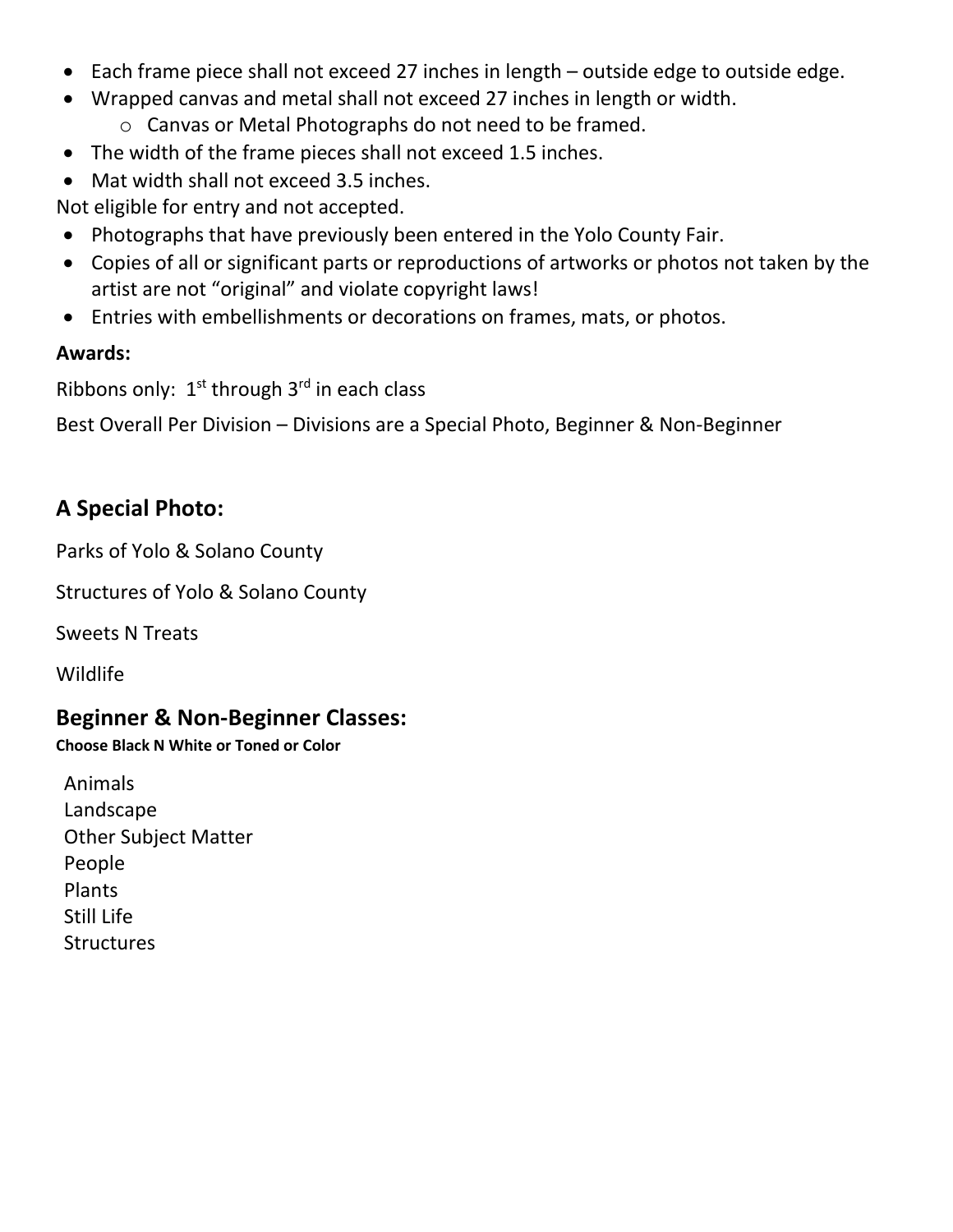## **Plants – Planted Gardens**

- Entries Close July 14th
- Entries received Monday August  $15<sup>th</sup>$  from 1pm to 8pm at the Ag Floral Building
- Watering will be available from 8am to 9am each day of the Fair.
- Exhibits in this Department must have been grown by the exhibitor for at least 30 days.
- Exhibitor is limited to 4 entries total.
- Placings  $1^{st}$  through  $3^{rd}$  & A Best Over All Award.
- Entries are to be brought to the north door of the Ag Floral Building
- Please refer to the entry deadlines page of the exhibitor book or our website [www.yolocountyfair.net](http://www.yolocountyfair.net/) for Other Rules, Locations, Drop Off & Pick-Up Times
- Groom plants and container for exhibit.
- No Sprays to make the plant or leaves appear greener or shinier allowed.

#### **Classes:**

- Entries must be rooted.
- Nothing over 3 Feet in dimension 3 ft by 3 ft by 3ft without fair approval
- All planted gardens must be in an attractive container.
- Entries must be a minimum of three plants.

#### Fairy Garden

Plants in a Ceramic or Glass Container

Plants in a Metal Container

Plants in a Wood Box

Terrarium  $-3$  or more plants in a glass container